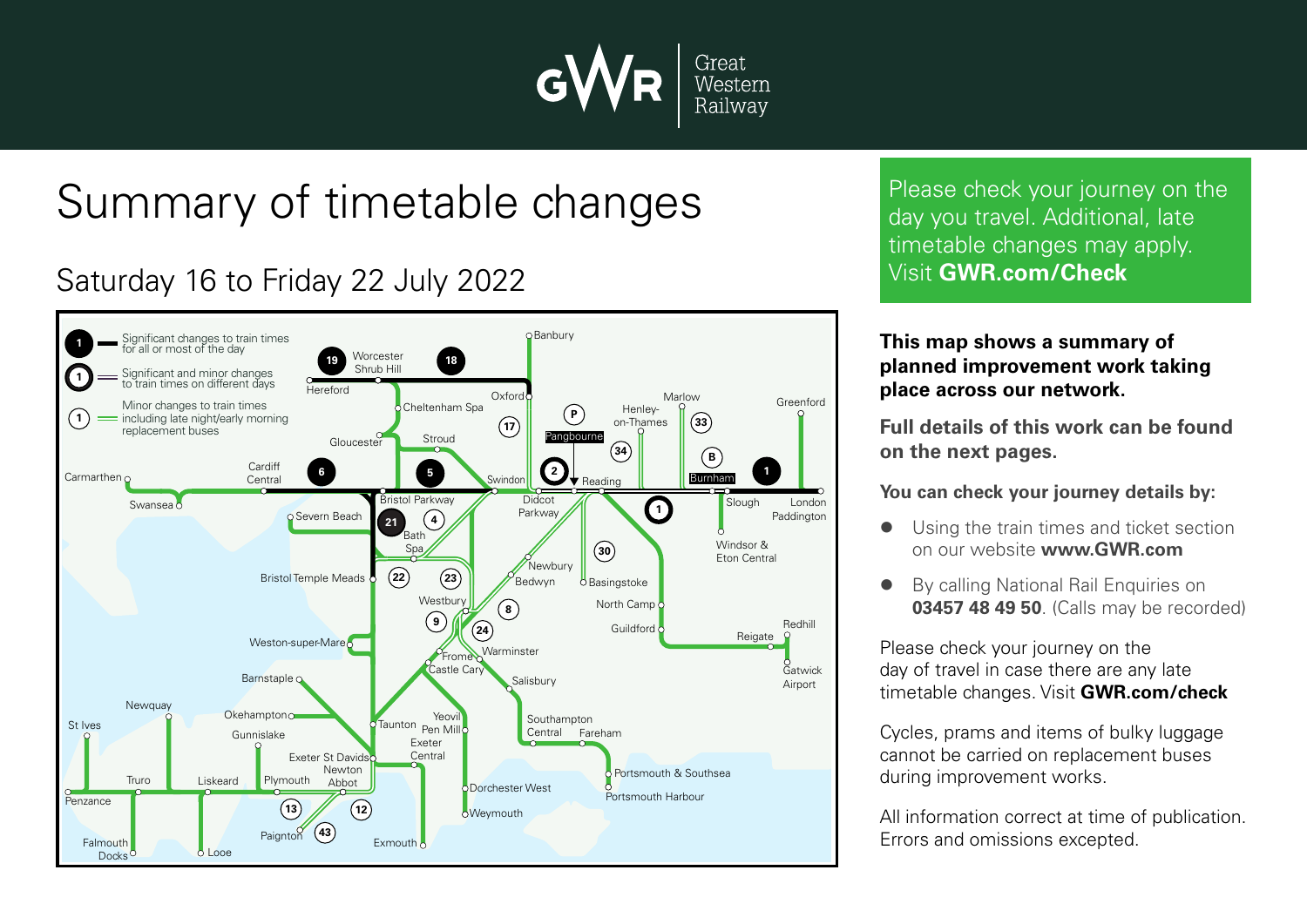## Saturday 16 to Friday 22 July 2022

|                                         | <b>Sunday</b> - All day, most trains from London Paddington to South Wales will depart EARLIER than usual from London Paddington,           |
|-----------------------------------------|---------------------------------------------------------------------------------------------------------------------------------------------|
|                                         | Reading, Didcot Parkway and Swindon. A few trains will not run at all, or will only run for part of their journey.                          |
|                                         | The 0727 London Paddington to Didcot Parkway will run later from Reading to Didcot Parkway. The 0842 Didcot Parkway to                      |
|                                         | London Paddington will run later from Didcot Parkway to Maidenhead.                                                                         |
| 00                                      | Sunday from approximately 1000 to 2200 - Most fast trains from London Paddington to Oxford and beyond will depart up to 12                  |
|                                         | minutes EARLIER than usual from London Paddington. Some other trains will also depart earlier, or will only run for part of their           |
|                                         | journey. Most stopping trains from London Paddington to Didcot Parkway will be retimed and will not call at Ealing Broadway or              |
|                                         | Hayes & Harlington. Most stopping trains from Didcot Parkway to London Paddington will not call at Ealing Broadway. Passengers              |
|                                         | should use alternative TfL Elizabeth line services, on which GWR tickets will be accepted.                                                  |
|                                         | Monday to Thursday from approximately 2345 until approximately 0500 next day - The 2318 (Monday to Thursday) &                              |
| $\bigcirc$ $\bigcirc$                   | 0032 (Tuesday to Friday) London Paddington to Oxford will arrive slightly later at Oxford. The 0354 (Tuesday to Friday) Oxford to           |
|                                         | Reading will run up to 20 minutes EARLIER from Oxford to Didcot Parkway. Buses will replace other local trains between                      |
|                                         | Didcot Parkway and Oxford.                                                                                                                  |
|                                         | Monday to Thursday - The 2232 & 2332 London Paddington to Bristol Temple Meads will run non-stop from Swindon to                            |
| $\bigcircled{\bf 4} \bigcircled{\bf 9}$ | Bristol Temple Meads. Buses will run from Swindon via Chippenham and Bath Spa to Bristol Temple Meads.                                      |
| $\mathbf{22} \mathbf{(23)}$             | The 2304 Bristol Temple Meads to Westbury will terminate at Bath Spa. The 2345 Bristol Temple Meads to Frome will not run at all.           |
|                                         | The 2123 Portsmouth Harbour to Bristol Temple Meads will terminate at Westbury. Buses will run instead.                                     |
|                                         | <b>Sunday</b> - All day, trains between London Paddington and Cardiff Central/South Wales will be diverted via an alternative route between |
| 56                                      | Swindon and Newport, not calling at Bristol Parkway. A very limited direct service will run between London Paddington and                   |
|                                         | Bristol Parkway only; at other times, passengers should travel via Bristol Temple Meads. Buses will run between Bristol Parkway and         |
|                                         | Newport. A few trains will be diverted to only run for part of their journey or will not run at all. Some late evening services between     |
|                                         | Swindon and Bristol Parkway will also be replaced by buses.                                                                                 |
|                                         | Sunday - All day, trains between Cardiff Central and Portsmouth Harbour will be diverted to start from/terminate at Bristol Parkway         |
| 69                                      | and will not serve stations in South Wales. Trains between Cardiff Central and Taunton/West of England will not run between                 |
|                                         | Cardiff Central and Bristol Temple Meads. Buses will run between Newport and Bristol Parkway, some serving Severn Tunnel Junction           |
|                                         | and Patchway. Alternative rail services will be available between Cardiff Central and Newport. Some early morning and late evening          |
|                                         | trains to/from Bristol Temple Meads will be replaced by buses for all or part of their journey.                                             |
|                                         | Sunday - The 0752 London Paddington to Penzance will not call at Newbury or Pewsey, but will call additionally at Swindon. Buses will       |
| (8)                                     | run between Pewsey and Swindon to connect into/out of the train. The 0806 Reading to Newbury will be replaced by a bus departing            |
|                                         | EARLIER than usual at 0755. The 0834 Reading to Bedwyn will start from Newbury. Passengers from stations west of Newbury                    |
|                                         | should travel EARLIER on the 0755 bus service and change at Newbury. The 0851 London Paddington to Penzance will call additionally          |
|                                         | at Newbury.                                                                                                                                 |